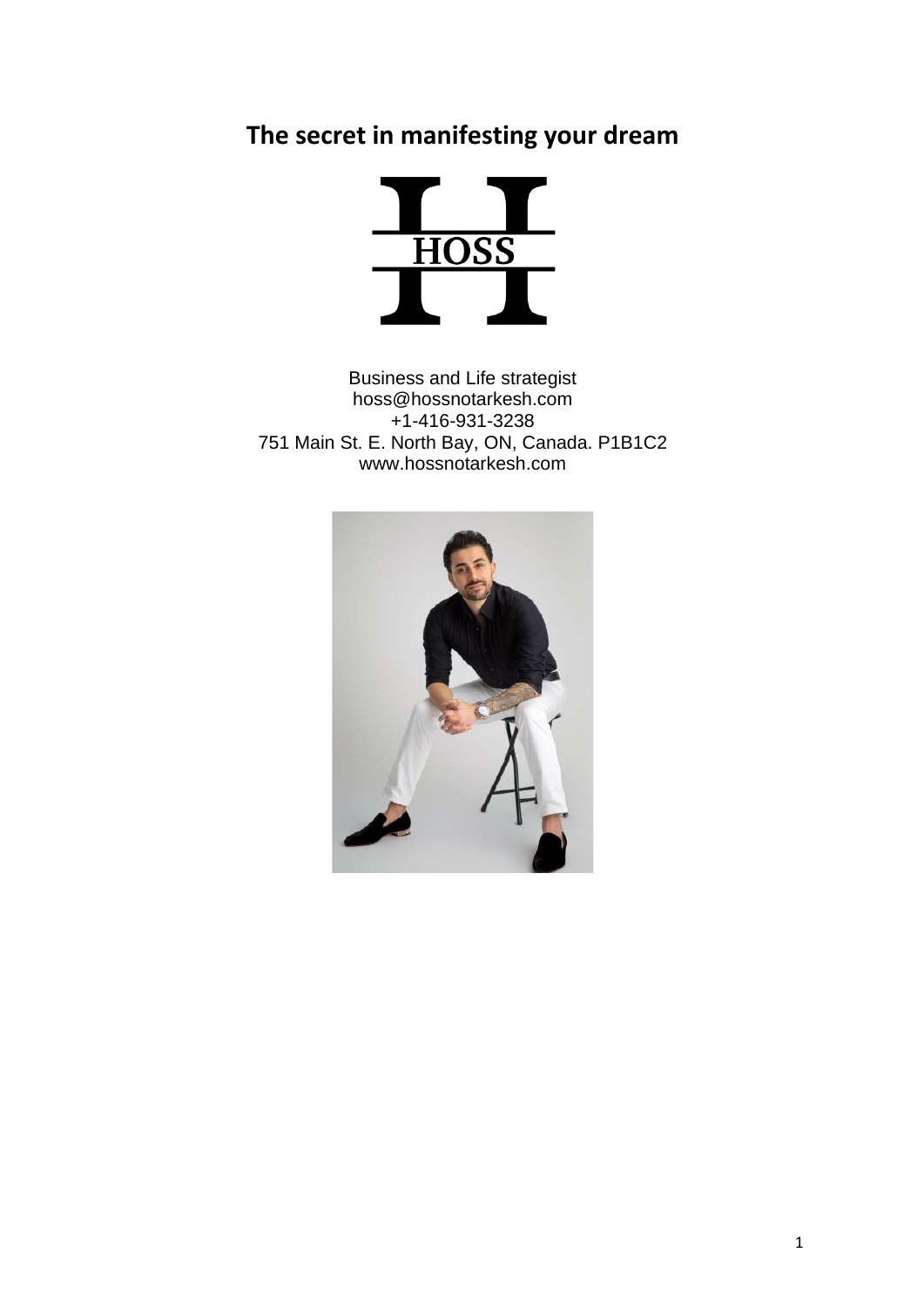The secret in manifesting your dream to reality is believing the fact that you are gifted with ultimate force of life. Within you, there is the mighty power beyond all the energy ever existed. Within you there is a highest form of energy that does not represent the Supreme power, it is the deity itself. Your body is only the canvas that forms its artist's expression. Just like all the artists who express their emotion through their arts by creating out of mastering the limitations. Human body is the masterpiece of all creation in three-dimensional reality. Michelangelo's Sistine Chapel is just a magnificent story to a blind person. Mozart's Exsultate Jubilate is merely an imagination to a deaf person who can read music. Rumi's poems are just beautiful lyrics to those who are not in love.

Human was kicked out of heaven to get ready for the next life's rebirth to those who did not discover the god's art and had to come up with the story to justify their misery born out of Mediocracy. The true gift of life is the consciousness. The magnificent art as pure as the creator of all existence. The entity in form of matter yet heavenly as God. Just like any other art that is displayed at its optimized limitation, consciousness is not exempted either. Davinci created Mona Lisa with limited colour that human eye can see, same with limited notes in any music's masterpiece. As well as the limitation with any language that poet can write. The consciousness is limited to time and space. That is the fact of three-dimensional reality. Meaning since it forms in terms of matter, therefore, takes space so rightfully so is bonded to time. However, if you recall, I claimed this masterpiece is as heavenly as God, so how could we tap into its unlimited power? If the time and space are the only limitations of consciousness; optimizing the consciousness means collapsing the time and space. Do not get too crazy, you cannot get rid of the time and space all at once unless you are not in form of matter.

The key is elevating your vibration from matter to quantum. By raising your energy from the state of survival to exploring the possibilities; predicting your future by creating it out of unknown. Facing your fears head-on and overcoming your limited believes that weigh down your creativity like shackles. Everything in form of existence vibrates, hence creates a frequency. Higher vibration leads to elevated frequency, meaning more energy. Operating your analytical mind in low Beta and maintaining your elevated heartfelt emotion while having a clear intention is the secret strategy to ascend. In other word, forget about levitating if you are